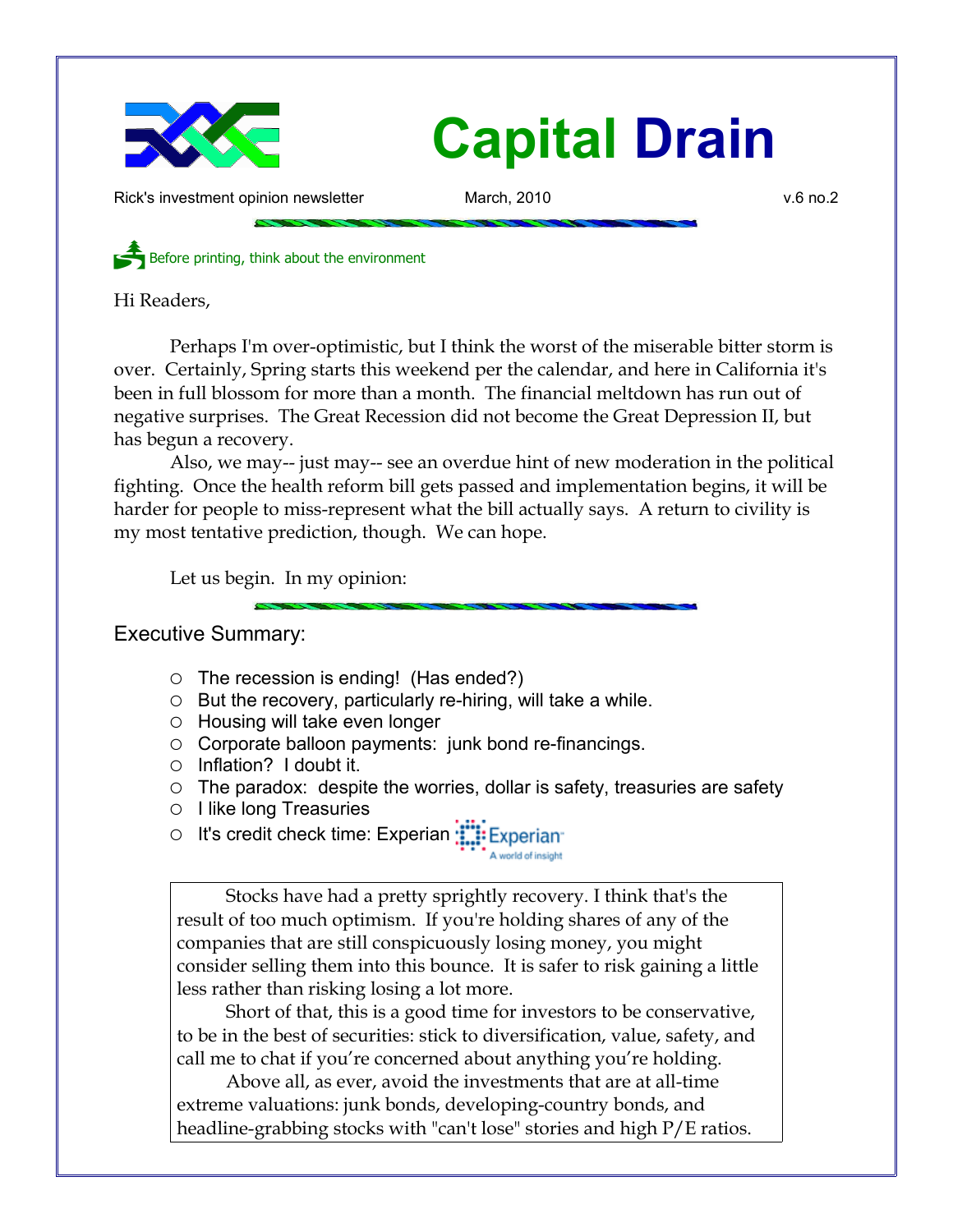The Details:

"We have another economic problem which is mixed up in this of too much consumption, too much spending relative to our capacity to invest and to export. It's involved with the financial crisis but in a way it's more difficult than the financial crisis because it reflects the basic structure of the economy." --Paul Volcker, December 11, 2009

The dangerous part of what former Fed Chairman Volker said is not only that the recession has meant that we have collectively spent less, and thus earned less. His bigger point is that we should never have spent so much in the first place, and we are unlikely to spend so much again, as a percentage of our income, for a generation or more.

Therefore the recession is going to be see a worse recovery than usual. Instead of borrowing to spend, we'll be paying back debts instead of spending. To get us back to our pre-crash Gross Domestic Product (GDP) level will not be just a snap back to a pre-crash state, where jobs that were cut will be refilled by people who were laid off. Spending will bounce back to a lower level, and then grow at a more historically normal pace. Job re-creation will see an initial jump, but then will slow.

### **Where are we in this recession, how bad has it really been, and what can we expect going forward?**

To answer, let's look at some key economic variables' behavior during recent recessions. We can see patterns that are common across the recessions, and we can see the magnitude of the current one compared to the others. Finally, we can get an impression of how far along we are in the recession/recovery cycle.

Economists agree that new unemployment insurance claims, reflecting the number of layoffs, starts deteriorating (rising) before there's a noticeable decline in the GDP. The layoffs aren't necessarily a concern at first, as other jobs are still being created, but as they continue to rise they both presage and accelerate the overall drop in the economy.

Actual total payroll employment starts to fall sometime after the GDP starts to fall, and continues falling even after GDP starts to rise again. Employers who just had to go through layoffs are not eager to re-hire until they're certain that the new workers are needed.

In the recovery, the order of the improvements is the same.

#### **A comparison of economic variables during the five deepest recessions since 1950:**

Below, we see new unemployment claims, GDP, and total employment for the same five recessions on the same time scale. These charts have been normalized; the data has been scaled so that different recessions are easy to compare as a percentage change from the start of the downturn.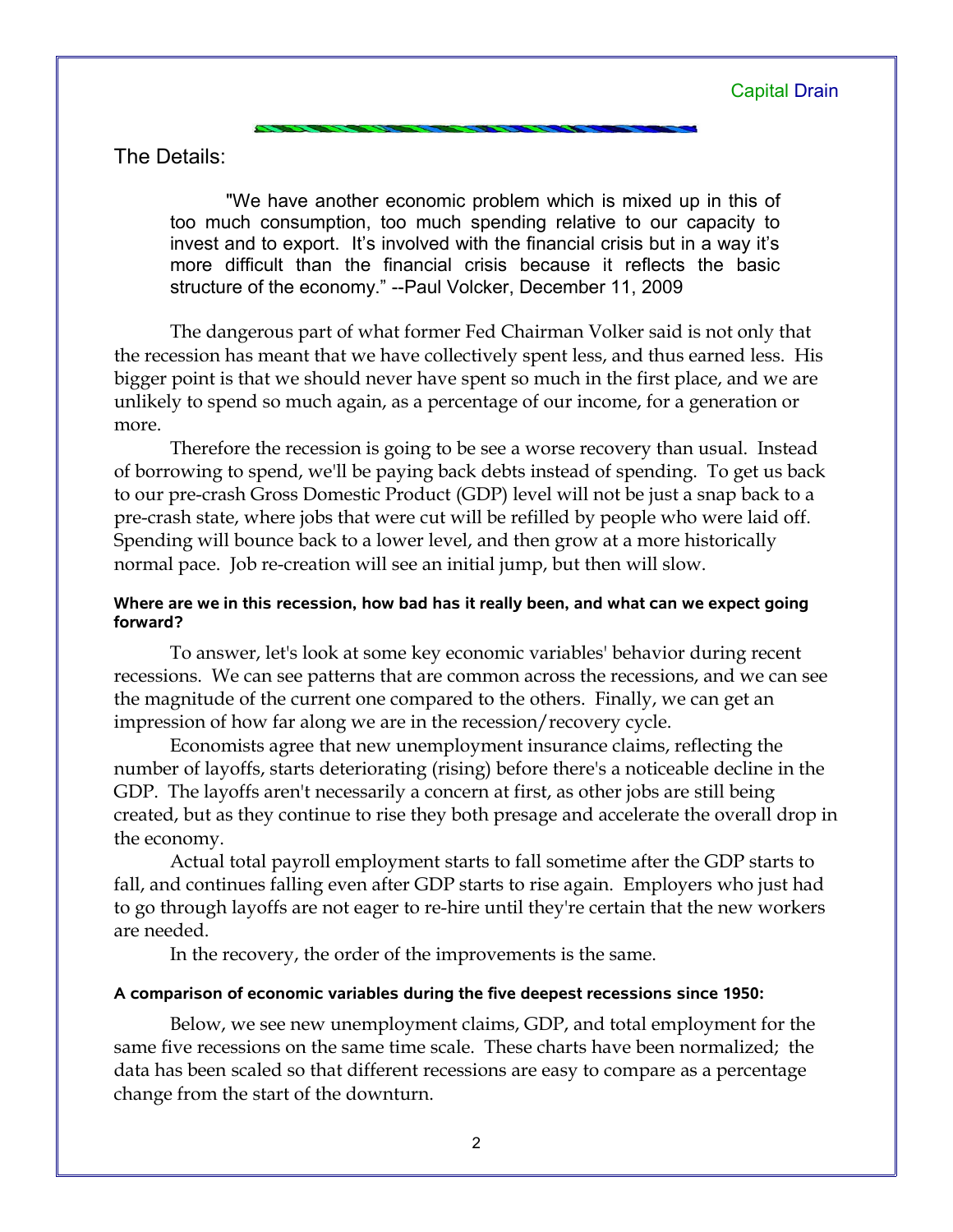## Capital Drain

I couldn't find data for the unemployment claims for the '57 recession, but I've included the year in that chart's legend so the three charts will be easy to compare.



recession is the deepest of the five in every aspect, and looks likely to become the longest. We can take comfort that two of the variables are now improving, and the third, the total employment, seems to be flattening out. Note that the previous longest

recovery, from the recession started in Feb. 2001, featured what we then called the "Jobless Recovery," long and sloooooooow. Further, in the 2001 recession the GDP barely slipped at all, as recessions go, but the Employment was still badly hurt four years later.

Overall, though, the present data is encouraging. New unemployment claims are clearly declining. GDP has improved for two



<span id="page-2-0"></span>Data come from the US Department of Commerce Bureau of Labor Statistics (Employment) and Bureau of Economic Analysis (GDP), and the US Department of Labor Employment and Training Administration (Claims). "Thank you" to William J. Polley, Assistant Professor of Economics at Western Illinois University for providing the idea of comparing Employment.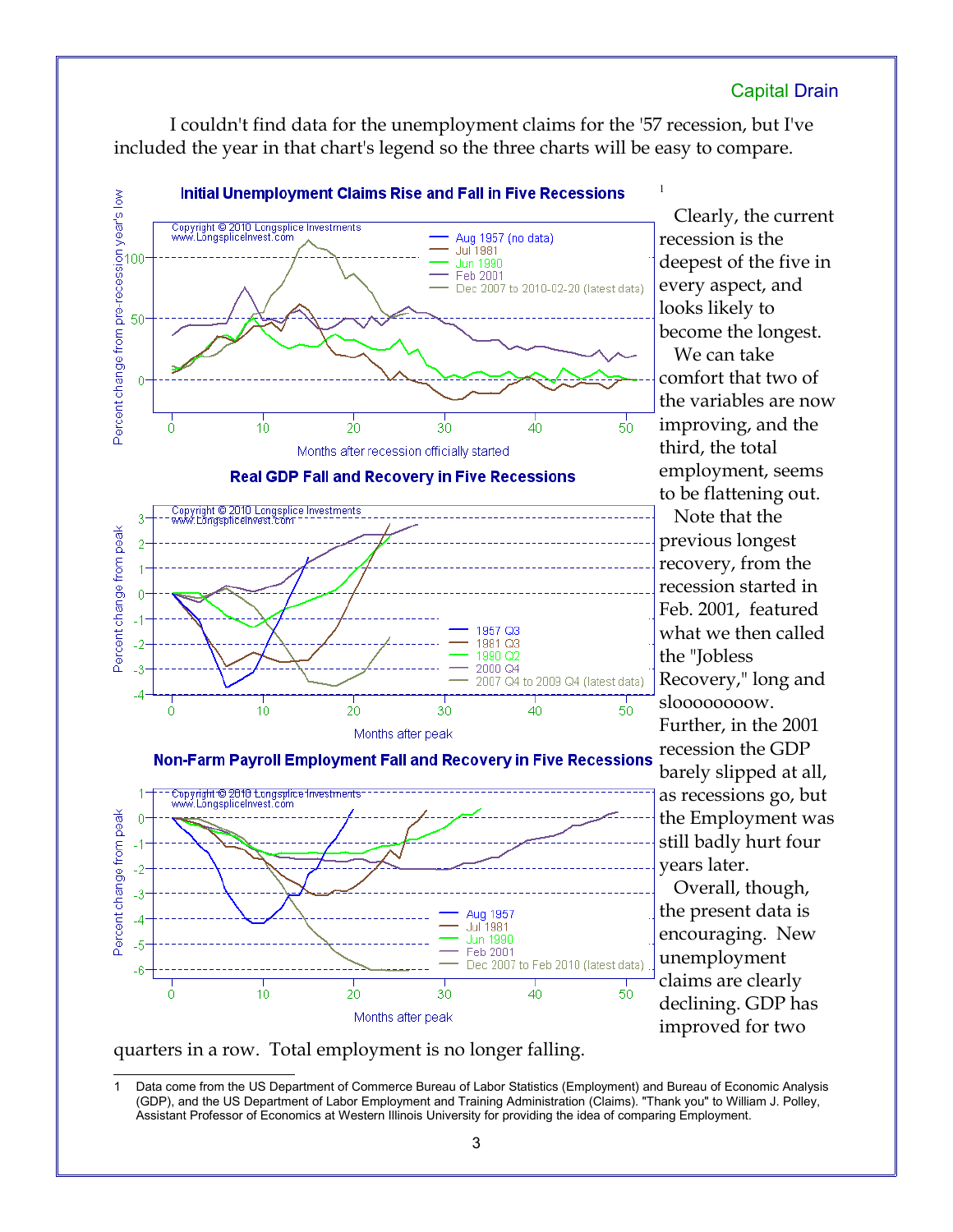## Capital Drain

The pundits have already started calling this another jobless recovery. I think that's just because they like the term. The recovery only just started. In our previous examples, employment didn't start rising until 3-25 months after GDP bottomed.

For what it's worth, I think that when the official date of the end of the recession is determined, it will have been in November or December of last year. Some commentators are saying it ended at the end of last June.

Housing's recovery will take longer. First off, let's note that 'housing recovery' can mean at least two things to different people: a recovery in existing home selling prices, or a recovery in new home construction.

House prices are starting to firm up in some prime areas like downtown San Francisco, while still falling fast in some of the most overbuilt areas like peripheral Las Vegas. In fits and starts, the firming-up will likely continue, but it probably won't (realistically shouldn't) go back to the pre-crash appreciation rates.

New home construction will be very slow for a long long time. I don't have the citation handy, but I saw that there are around one million unoccupied homes in the country. Some of those will be re-filled with renters as people get jobs again and move out of their cars or parents' basements. Others were never sold by their builders in the first place, or sold to speculators. That quantity won't be filled until the natural growth of US households (demand) catches up with supply.

Do you recall all those home-buyers who got themselves in trouble by getting mortgages with balloon payments, meaning that in five or seven years the entire balance would be due? They were counting on price appreciation to make it easy to refinance. There was a lot of tut-tut-ing about how silly and unsophisticated they had been, once the crash started.

However, they have a lot of company, literally a lot of companies which took out relatively short-term loans knowing that they would have to re-finance before their profits had grown to where they could pay the loans back. These now threaten the banks who lent the money.

A "wall" of junk debt maturing in the next four years will increase the risk of corporate defaults in the U.S., according to Bank of America Merrill Lynch.

More than \$600 billion of high-yield bonds and loans are due to be repaid between 2012 and 2014, New York-based analysts Oleg Melentyev and Mike Cho wrote in a note to clients. Almost 90 percent of loans outstanding mature in the next five years, compared with an average of 36 percent between 2005 and 2009, according to the report. Debt maturities are "a point of particular concern in our view, given that primary loan issuance remains challenged by declining bank lending," the analysts said. <sup>[2](#page-3-0)</sup>

In other words, the banks and the economy have another shoe yet to drop. The partially offsetting good news is that this shoe is recognized and expected, so dealing with it will be less chaotic than the earlier default wave.

<span id="page-3-0"></span><sup>2</sup> Karen Eeuwens, " Junk Debt 'Wall' to Trigger U.S. Defaults, Bank of America Says," Bloomberg.com, 24 Feb 2010, <http://www.bloomberg.com/apps/news?pid=20601103&sid=akl.38vS3OIA>.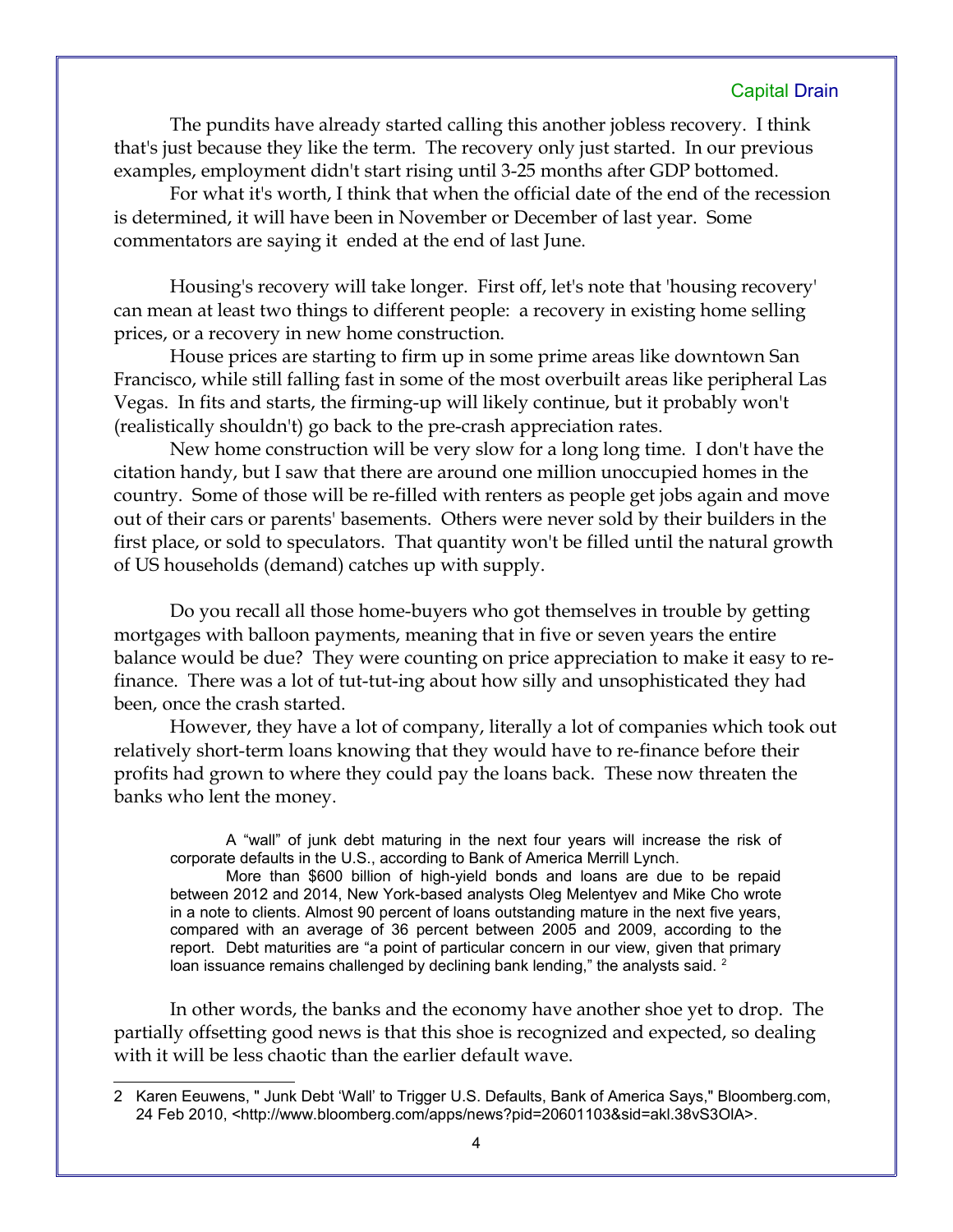

#### **What to do now?**

\$60 Billion.

Many analysts are concerned that all the government rescue financing will cause inflation. As I described in more detail in newsletters in [January 2010](http://www.longspliceinvest.com/CapDrain/CapDrain_v6n1.pdf) (middle of page 3) and [April 2009](http://www.longspliceinvest.com/CapDrain/CapDrain_v5n2.pdf) (bottom of page 4), I doubt it.

Further, some analysts have predicted the imminent crash of the dollar and the end of its status as the world's reserve currency. Again, I doubt it, partly because the dollar's situation isn't really all that bad, and partly because there really isn't a credible substitute. The dollar is the least safe currency, except for all the others. The Euro had a bit of a stumble over Greece, and in particular, the Chinese Yuan isn't even freely convertible. Rumors that the Chinese could stop buying our Treasury debt are greatly exaggerated. I'll write more about that in April's letter.

In short, despite all the worries in this country and around the world, I think the best store of value available is US dollars, invested in long-term US Treasury Bonds.

As I've said, I'm suspicious that stocks have, in general, risen more and faster than is justified by the economic recovery we'll get in the next year or two. Money market funds pay, typically, something like a tenth of a percent interest, well below our already low and falling inflation rate.

At Friday's (3/19) close, 10-year bonds were yielding 3.68%, and 30-year bonds were yielding 4.58%.

Warning: if inflation does go up, or if long-term interest rates rise for any other reason, these long bonds will drop in price, causing a capital loss. The balancing point is: how likely is that rate rise, and will the accumulated high yield be greater than the capital loss? The longer the bond, the greater the loss if interest rates rise. For me, though, for my money, the 30-year Treasury bonds look like the best investment available for now. Mutual funds such as Vanguard's VUSTX, Fidelity's FLBIX, or T.Rowe Price's PRULX are convenient ways to invest.